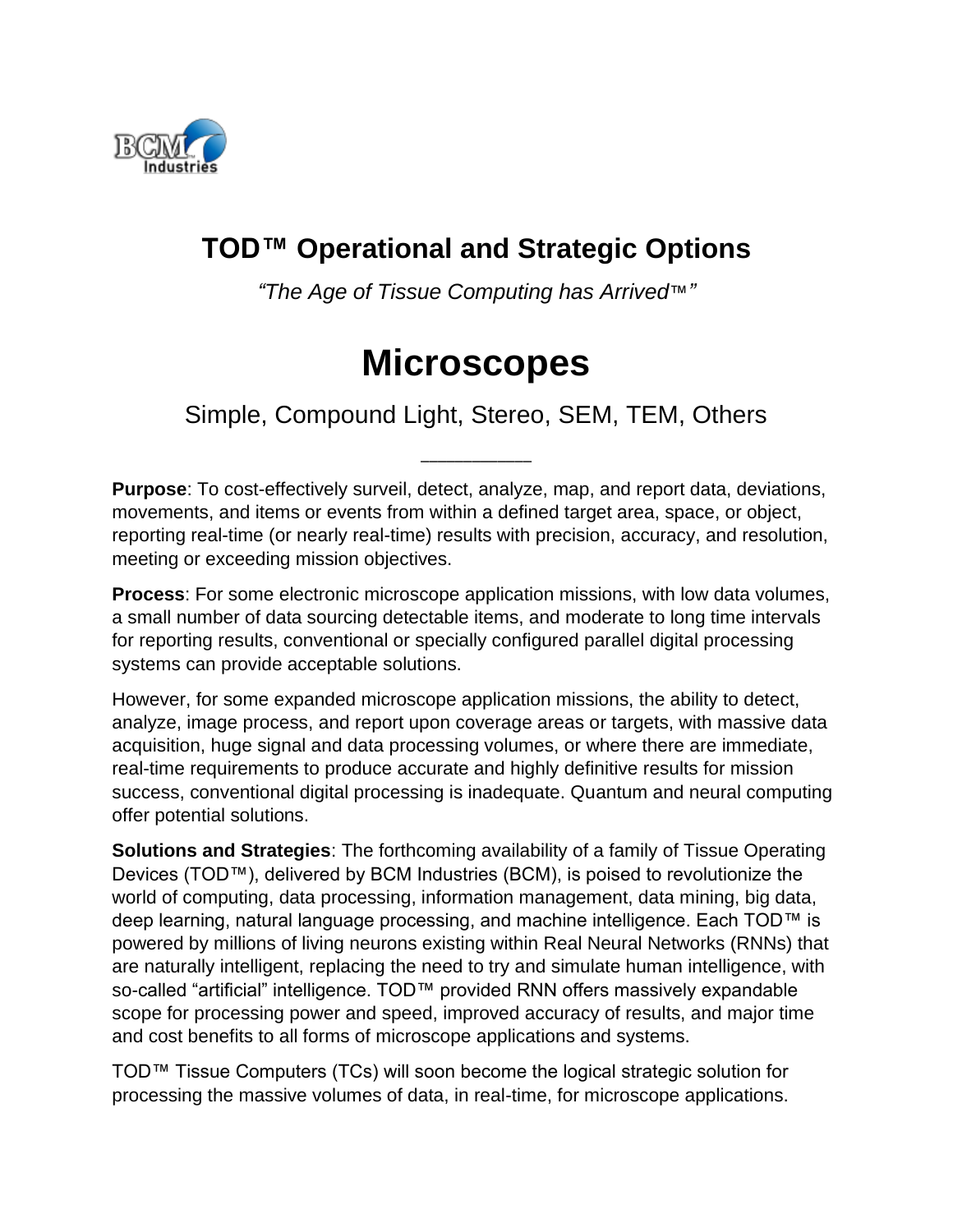TOD™ will report targets, anomalies, events and develop correct answers to specific questions, based on limited guidance and partial information provided by the human user(s). Trained neurons will naturally think, learn, adapt, and intuitively apply accumulated knowledge to fill-in any missing gaps, steps, logic, mathematical calculations, or procedures required by the mission.

TOD™ offers users access to adaptive thinking, because living neurons create, connect to, adapt and shape their own neural networks. The result is a consolidated system – an organism – capable of adaptive thinking, accumulated knowledge, intuition, and intelligence. For additional information on this subject see the BCM website TOD Article – "Real Neural Networks Will Replace Artificial Neural Networks."

TOD™ devices have the further advantage of addressing either digital or sensory inputs and data transfers. The ability to process direct sensorial information such as analog optical, audio, video, RF, infrared, thermal, sonic, and seismic data is a massive advantage, obviating the need to transform such inputs into binary digital 'data' (zeros and ones) required for digital processing. This process takes valuable time, delaying processing results, and also loses information (possibly vital information) in the conversion process. See figures below.

Yet another advantage of TOD™ devices is their ability to store virtually infinite amounts of information. Within the DNA of each living neuron, there is a near infinite storage capacity. The storage capacity also increases exponentially with neural network size. In contrast, digital systems can rapidly run out of data storage capacity when massive amounts of data are involved.

The advantages and powers of tissue computing will push the limits of microscopebased application problem solving. The two Figures illustrate why neural processing of analog sensor signals will be superior to conventional digitalized data, with resulting distortion of results. These examples address "Dimple" and "Spike" distortions. Depending upon the microscope application mission, these digital distortions may be critical.

For additional information on Tissue Computing, TOD™ design, Data Mining, Big Data, neural training, learning, Adaptive Thinking, Assembled Knowledge, Intuitive Neural Intelligence, and related subjects, visit the BCM Industries website or contact BCM.